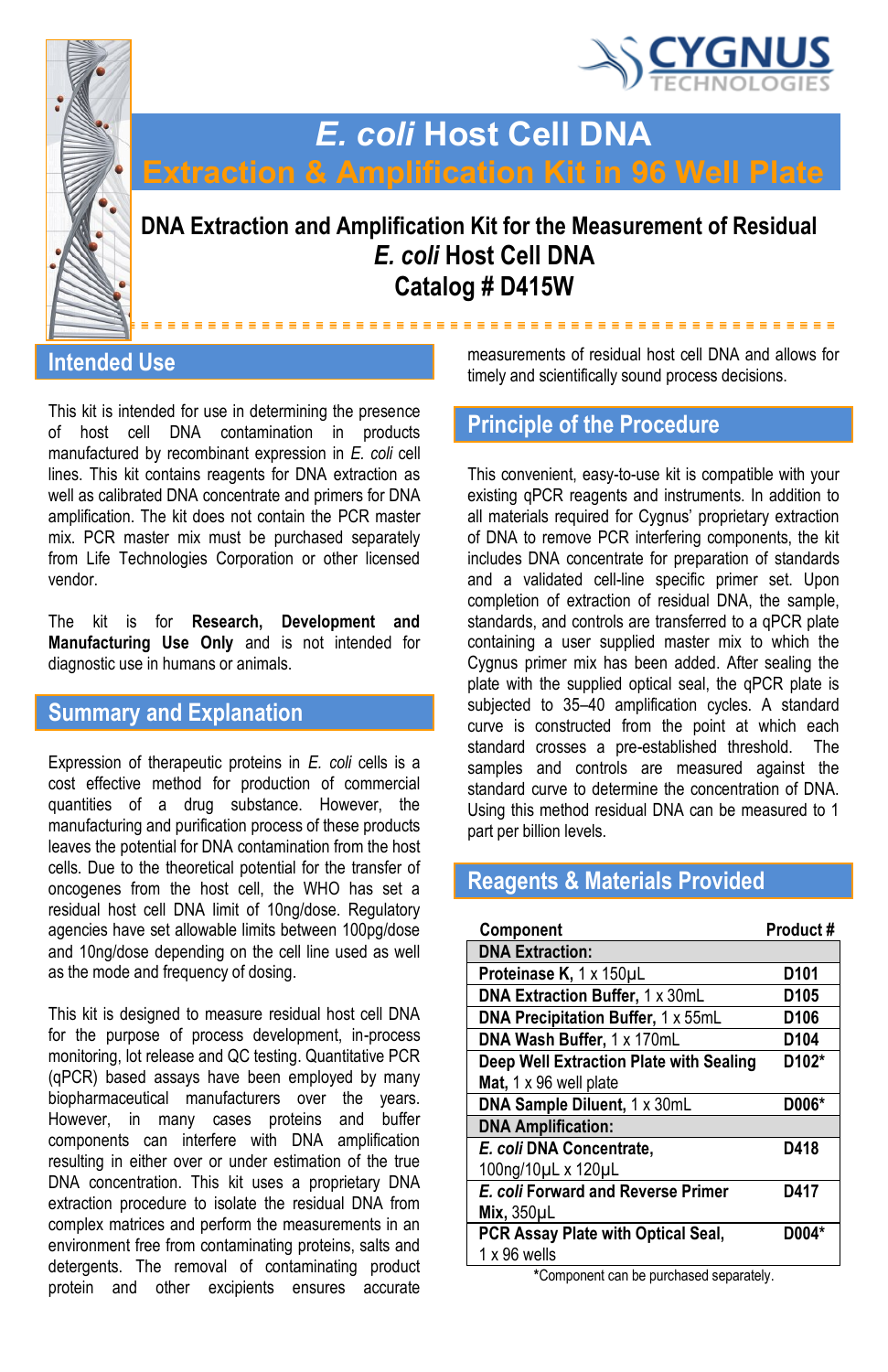# **Storage & Stability**

All reagents should be stored at 2°C to 8°C for stability until the expiration date printed on the kit label.

#### **Materials & Equipment Required But Not Provided**

- qPCR master mix (Life Technologies Corp. or other licensed vendor)
- Pipettors 5μL 1200μL
- Bench top centrifuge capable of spinning a microplate at 3,200 x g.
- Microtiter plate shaker with 1000rpm capability. (Recommended: THERMO Titer Plate Shaker, Model: 4625)
- DNA TE Buffer, Cat# D001 (Tris/EDTA used for Proteinase K dilution and final pellet reconstitution)
- Dry heat block with microplate adapter
- Plate sealer/pasta roller
- Vortex
- Spray bottle
- Absorbent wipes

#### **Precautions**

- For Research, Development or Manufacturing use only.
- This kit should only be used by qualified technicians.

## **Preparation of Reagents**

Bring all reagents to room temperature prior to starting the extraction procedure.

#### **Preparation of the Assay Standard Curve**

Prepare the Standard Curve by making 10-fold dilutions of the DNA Concentrate according to the table below. Discard tubes 1-3.

| Tube #         | E. coli DNA      | Sample<br><b>Diluent</b> | <b>Final</b><br>Concentration |
|----------------|------------------|--------------------------|-------------------------------|
|                | <b>Stock</b>     | N/A                      | 100ng/10µL                    |
| $\overline{2}$ | 100 µL of Tube 1 | 900 µL                   | 10ng/10µL                     |
| 3              | 100 µL of Tube 2 | 900 µL                   | $1$ ng/ $10$ µL               |
| $\overline{4}$ | 100 µL of Tube 3 | 900 µL                   | 100pg/10µL                    |
| 5              | 100 µL of Tube 4 | 900 µL                   | 10pg/10µL                     |
| 6              | 100 µL of Tube 5 | 900 µL                   | 1pg/10µL                      |
| $\overline{7}$ | 100 µL of Tube 6 | 900 µL                   | $0.1$ pg/ $10$ µL             |
| 8              | 100 µL of Tube 7 | 900 µL                   | $0.01$ pq/10 $\mu$ L          |
| 9              | 0 <sub>µ</sub>   | 900 µL                   | 0pq/10µL                      |

#### **Procedural Notes**

1. Protein in the sample is a known interference factor in DNA quantification methods. Use of the proprietary Cygnus DNA Sample Diluent (Cat# D006) will generally allow for acceptable DNA recovery in up to 20mg/mL of protein. Samples with higher protein concentrations can be used but must be qualified in the assay.

2. Due to the extreme sensitivity of this assay it is important to keep the working area clean to avoid contamination by DNA in the environment. Thoroughly clean pipettes and the immediate working area prior to initiating the procedure. Remove anything from the area that is not required for the procedure.

3. Avoid leaning over or passing over the extraction plate as much as possible. Organize solutions and tips in a manner that minimizes the need to pass over the plate.

4. The proteinase K digestion should be carried out at 60°C for most therapeutic proteins. Monoclonal antibodies generally perform well at 60°C. However, each laboratory may need to determine the optimum temperature for non-IgG drug products. Do not exceed 60°C as this may cause the protein to precipitate from solution.

5. Always make sure the centrifuge is balanced to within 0.5g to ensure proper assay performance. An improperly balanced centrifuge can result in loose pellets, which can adversely affect recovery and assay precision.

6. We recommend using a pasta roller to ensure a secure fit of the Sealing Mat onto the 96 deep well plate.

7. While it is possible to seal off wells for use of a partial plate, Cygnus recommends using a new plate for each DNA extraction to prevent contamination. However, if only part of the extraction plate is to be used, you can seal the unused wells with the sealing mat, and cut the mat at that point. The unused wells should remain sealed throughout the procedure. Please visit our website or contact Customer Service to purchase additional Deep Well Extraction plates, Catalog # D102.

8. Complete removal of residual liquid from the extraction plate after each spin is essential for proper assay performance. Continuously tap the plate until free of all visible liquid.

9. Cygnus Technologies has determined that various brands of paper towels have different levels of lint and dust. Even towels and wipes that claim to be lint-free can affect results. To keep lint and dust down, we suggest gently misting the towels with either TE (10mM Tris, 1 mM EDTA) or distilled water with a standard spray bottle prior to tapping out the tubes or plate.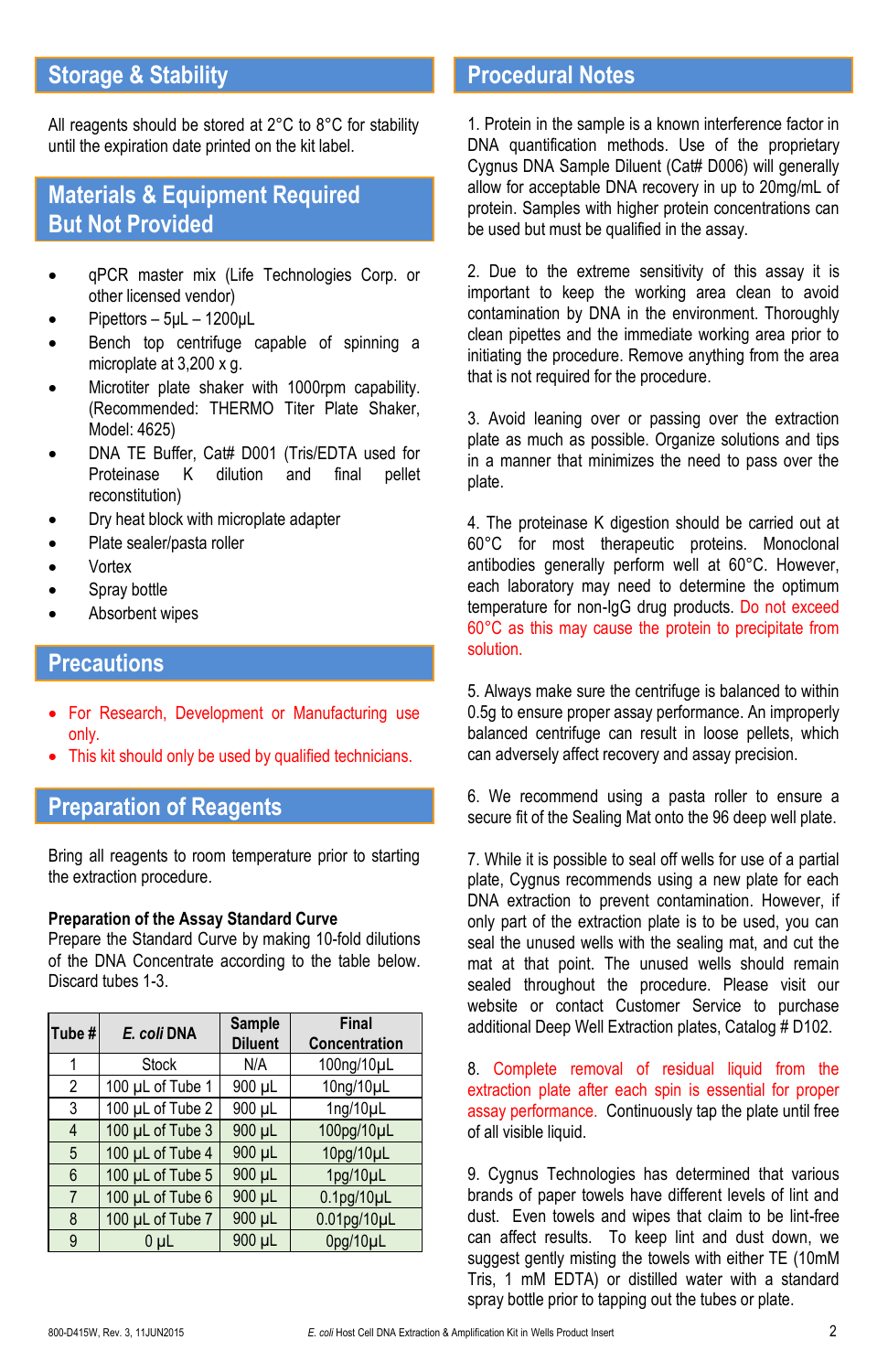#### **Limitations**

Two DNA Extraction protocols are available. The DNA Extraction in this kit is performed in a 96 deep well plate. If you do not have the ability to spin deep well plates at 3,200 x g and would prefer to perform the extraction in microtubes, please order Catalog #D415T, *E. coli* Host Cell DNA Extraction and Amplification Kit in Tubes.

#### **DNA Extraction Protocol**

- **1. Proteinase K must be diluted fresh for each assay run. Prepare only the amount of 1:10 diluted Proteinase K required for that run. For example, if the assay requires 50 wells, add 75µL of Proteinase K to 675µL of DNA TE Buffer, (Cat # D001) or other qualified TE buffer.**
- **2. Dilute all test samples to DNA concentrations within the analytical range of the curve and to < 20mg/mL total protein using DNA Sample Diluent (Cat# D006). All samples should be diluted at least 1:2.**
- **3. Transfer 250µL of each Standard, test sample, and control to the deep well plate and perform all required spiking and diluting. If samples are being diluted in the plate, ensure final volume in wells is 250µL.**
- **4. Add 12.5µL of diluted Proteinase K to each well. Mix by pipetting up and down or by sealing the plate and shaking for 30 seconds on the plate shaker.**
- **5. Seal the plate with the sealing mat, and incubate at 60°C for 30 minutes, in a dry heat block with a microplate adapter.**
- **6. Centrifuge at 3,200 x g for 1 minute to recover any condensation on the sealing mat.**
- **7. Add 250µL of Extraction Buffer to Standards, controls and test samples. Reseal the plate and incubate on the plate shaker (~800rpm) for 5 minutes.**
- **8. Add 500µL of Precipitation Buffer to each well. Reseal the plate and incubate on the plate shaker (~1,000rpm) for 15 minutes.**
- **9. Remove the plate from the shaker and centrifuge the plate at 3,200 x g in a bench top centrifuge for 20 minutes.**
- **10. Decant supernatant. Remove additional liquid by tapping the plate upside down on lightly misted lint-free wipes.**
- **11. Add 0.8mL of DNA Wash Buffer to the wells in the plate. Reseal the plate and incubate on the plate shaker (~1000rpm) for 10 minutes.**
- **12. Centrifuge at 3,200 x g for 5 minutes. (Continued)**

#### **DNA Extraction Protocol (Continued)**

- **13. Decant supernatant. Remove additional liquid by tapping the plate upside down on lightly misted lint-free wipes.**
- **14. Add 0.8mL of DNA Wash Buffer to the wells in the plate. Reseal the plate and incubate on the plate shaker (~1000rpm) for 5 minutes.**
- **15. Centrifuge at 3,200 x g for 5 minutes.**
- **16. Decant supernatant. Remove additional liquid by tapping the plate upside down on lightly misted lint-free wipes.**
- **17. Re-suspend the pellets in 125µL/well of DNA TE Buffer (Cat# D001) pre-warmed to ~ 50°C.**
- **18. Seal the plate and incubate at room temperature on the plate shaker (~800rpm) for 5 minutes.**
- **19. The** *E. coli* **DNA is now ready for amplification or downstream applications requiring high quality purified DNA.**

#### **Amplification Protocol**

- **1. The amplification reagent is prepared by combining the** *E. coli* **Primer Mix, Cat# D417, with PCR master mix. Cygnus recommends using**  *Power* **SYBR® Green PCR Master Mix supplied by Life Technologies Corporation or a master mix from another licensed vendor.**
- **2. Prepare 15µL of the amplification reagent for each well plus an additional 25% excess. For example, 96 wells + 25% = enough amplification reagent for 120 wells.**

| Reagent               |                  | µL/Reaction Total volume to prepare<br>for 120 wells (µL) |  |
|-----------------------|------------------|-----------------------------------------------------------|--|
| E. coli Primer Mix    | 2.5 <sub>µ</sub> | 300 <sub>µ</sub>                                          |  |
| <b>PCR</b> master mix | $12.5$ µL        | 1500 <sub>µ</sub> L                                       |  |

- **3. Transfer 15µL of amplification reagent to each well of the qPCR assay plate (Cat# D004).**
- **4. Transfer 10µL of each standard, test sample and control to the qPCR assay plate. We recommend testing each sample in triplicate.**
- **5. Apply the optical seal over the wells.**
- **6. Gently tap the side of the plate to remove all bubbles from the bottom of the wells.**
- **7. Place the assay plate into the qPCR instrument.**
- **8. Suggested amplification parameters: 1st cycle: 95°C for 10 minutes. 35-40 cycles: 95°C for 15 seconds then 55°C for 1 minute.**